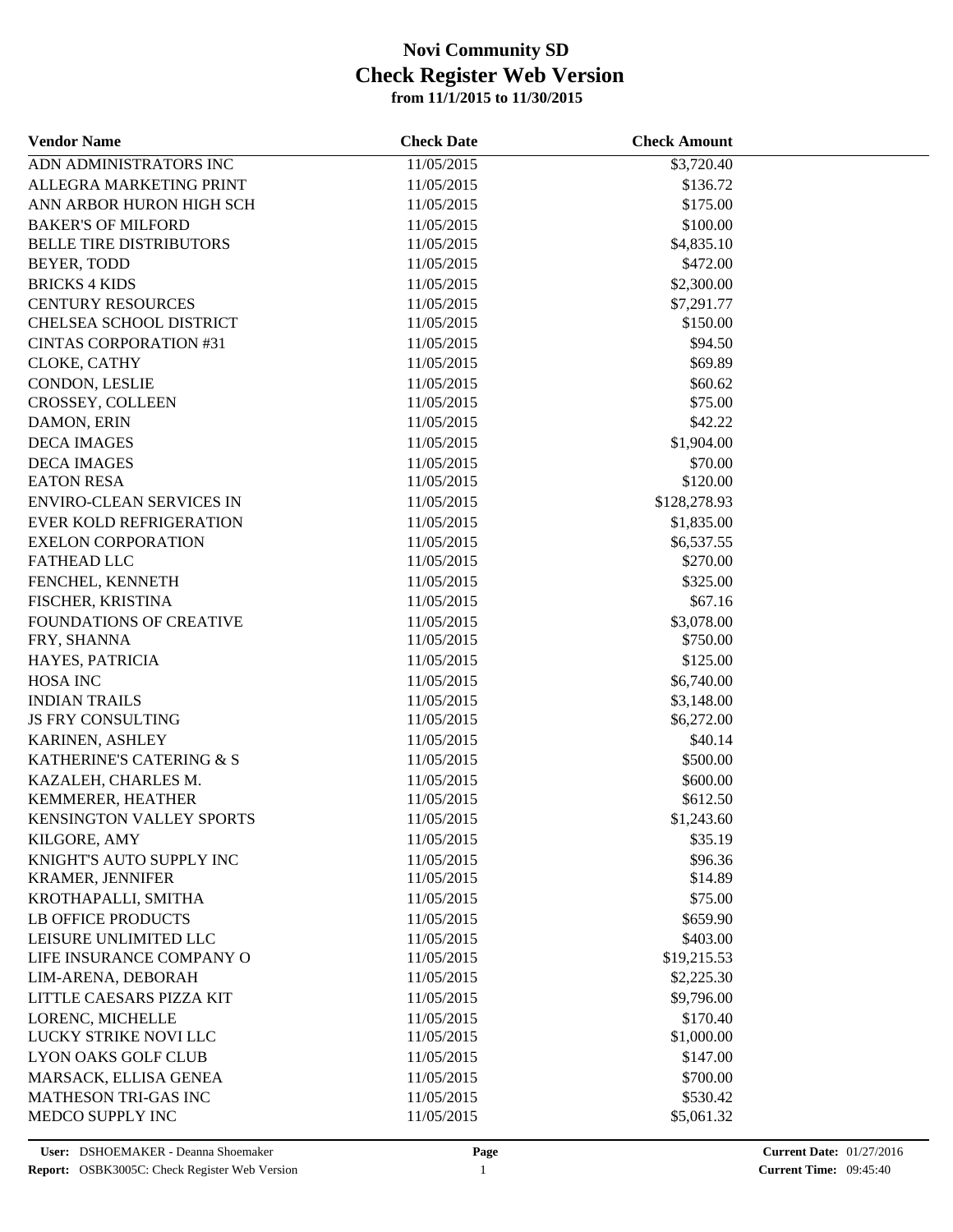| <b>Vendor Name</b>             | <b>Check Date</b> | <b>Check Amount</b> |  |
|--------------------------------|-------------------|---------------------|--|
| MERLINO, MICHELLE              | 11/05/2015        | \$91.25             |  |
| MESSA (MICHIGAN EDUCATIO       | 11/05/2015        | \$581,112.67        |  |
| MICHIGAN HEALTH COUNCIL        | 11/05/2015        | \$210.00            |  |
| MICHIGAN INTERSCHOLASTIC       | 11/05/2015        | \$80.00             |  |
| MICHIGAN SCHOOL BAND & O       | 11/05/2015        | \$1,234.00          |  |
| MICHIGAN SCHOOL VOCAL MU       | 11/05/2015        | \$1,840.00          |  |
| MILLER, BRAD                   | 11/05/2015        | \$846.43            |  |
| NETECH CORP.                   | 11/05/2015        | \$16,611.62         |  |
| NOVI HIGH SCHOOL BAND BO       | 11/05/2015        | \$69.96             |  |
| <b>NOVI ICE ARENA</b>          | 11/05/2015        | \$3,300.00          |  |
| NUTTY SCIENTISTS OF SOUT       | 11/05/2015        | \$875.00            |  |
| NXKEM PRODUCTS LLC             | 11/05/2015        | \$115.22            |  |
| OAKLAND COUNTY TREASURER       | 11/05/2015        | \$4,736.48          |  |
| <b>OAKLAND SCHOOLS</b>         | 11/05/2015        | \$68.00             |  |
| <b>OAKLAND SCHOOLS</b>         | 11/05/2015        | \$20.00             |  |
| OCKERMAN, GREGORY J.           | 11/05/2015        | \$180.00            |  |
| <b>OLSON'S RENTAL INC</b>      | 11/05/2015        | \$290.00            |  |
| PEDIATRIC HEALTH CONSULT       | 11/05/2015        | \$32,705.05         |  |
| PLYMOUTH AC, LLC               | 11/05/2015        | \$1,324.00          |  |
| POHLONSKI, EMILY               | 11/05/2015        | \$131.86            |  |
| PRECISION DATA PRODUCTS        | 11/05/2015        | \$1,269.00          |  |
| RELIABLE DELIVERY              | 11/05/2015        | \$1,930.50          |  |
| ROSEN, NORIKO                  | 11/05/2015        | \$55.62             |  |
| ROSINSKI, VICTOR               | 11/05/2015        | \$34.00             |  |
| ROUTHU, SRILAXMI               | 11/05/2015        | \$75.00             |  |
| ROYAL OAK HIGH SCHOOL          | 11/05/2015        | \$180.00            |  |
| SAFEWAY SHREDDING LLC          | 11/05/2015        | \$180.00            |  |
| SCHLICKER, MELISSA             | 11/05/2015        | \$31.78             |  |
| SCHLICKER, MELISSA             | 11/05/2015        | \$175.00            |  |
| <b>SHAR SCHOOL SALES</b>       | 11/05/2015        | \$255.00            |  |
| SOUTHERN MICHIGAN OBEDIE       | 11/05/2015        | \$320.00            |  |
| SOUTHWORTH, ANGELA             | 11/05/2015        | \$72.13             |  |
| STEEH, ROBERT J.               | 11/05/2015        | \$697.48            |  |
| SUPERIOR COLLISION CENTE       | 11/05/2015        | \$15,228.78         |  |
| SUPERIOR TEXT LLC              | 11/05/2015        | \$334.95            |  |
| <b>SURE RIDE TRANSPORATION</b> | 11/05/2015        | \$4,335.00          |  |
| SZ3 CONSULTING INC             | 11/05/2015        | \$546.20            |  |
| THREADWORKS LTD                | 11/05/2015        | \$2,023.00          |  |
| THRUN LAW FIRM P.C.            | 11/05/2015        | \$2,695.00          |  |
| US FOODSERVICE INC             | 11/05/2015        | \$433.82            |  |
| UTICA HIGH SCHOOL              | 11/05/2015        | \$185.00            |  |
| VANHOOSER, NINA                | 11/05/2015        | \$79.99             |  |
| <b>WAGEWORKS INC</b>           | 11/05/2015        | \$869.32            |  |
| WALSWORTH PUBLISHING COM       | 11/05/2015        | \$13,323.64         |  |
| WEST, KAITLYN                  | 11/05/2015        | \$50.00             |  |
| ZIMMERMAN, BARBARA             | 11/05/2015        | \$11.24             |  |
| <b>BEDFORD, JULIE</b>          | 11/06/2015        | \$110.00            |  |
| CENTER, ERIC                   | 11/06/2015        | \$140.00            |  |
| DELL, HEATHER                  | 11/06/2015        | \$235.66            |  |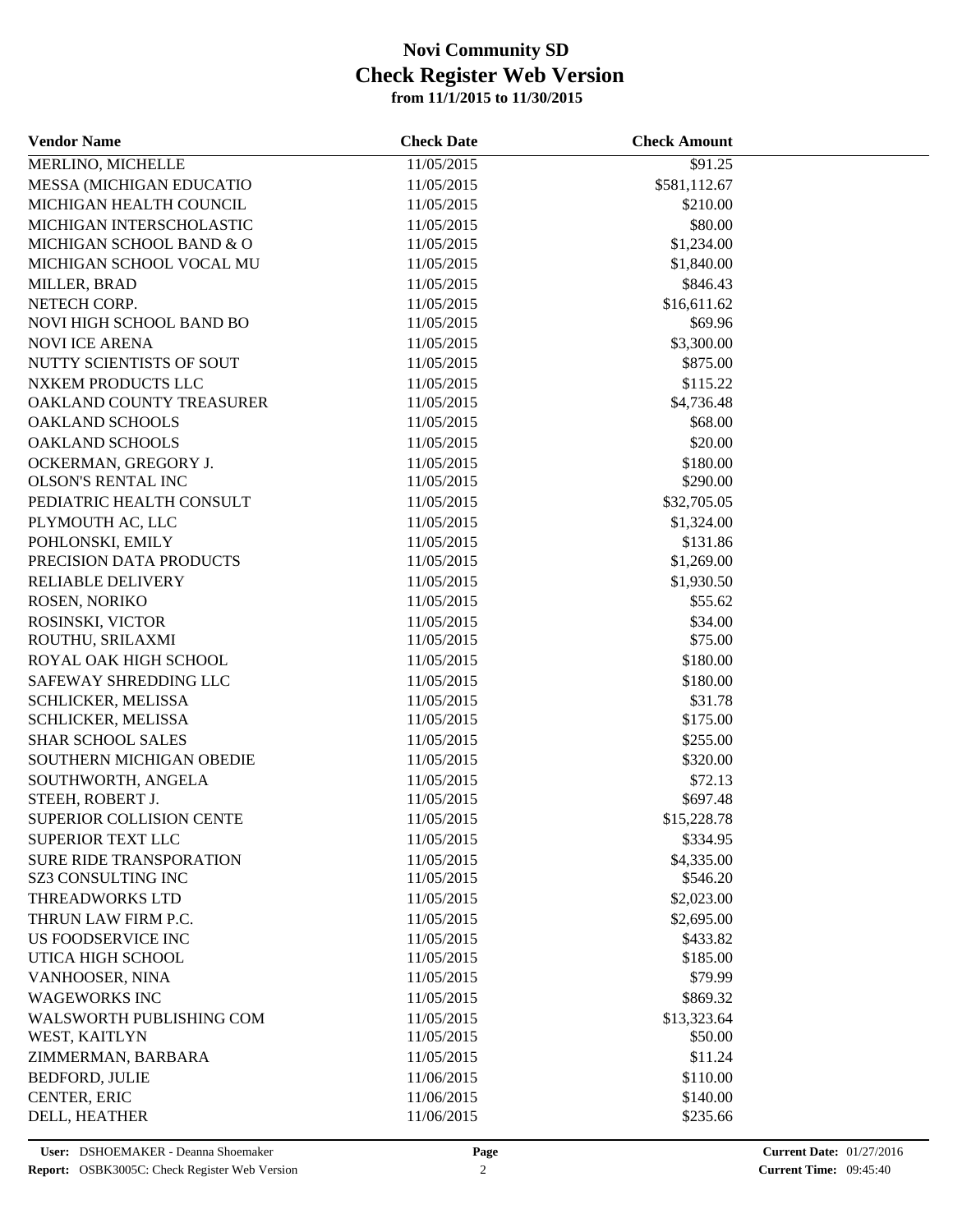| <b>Vendor Name</b>                  | <b>Check Date</b> | <b>Check Amount</b> |  |
|-------------------------------------|-------------------|---------------------|--|
| <b>DTE ENERGY</b>                   | 11/06/2015        | \$164.58            |  |
| FUNUTATION TECH CAMPS               | 11/06/2015        | \$2,496.00          |  |
| <b>GABRYS, EDWARD KARL</b>          | 11/06/2015        | \$35.00             |  |
| GIBBONS, JAMES M.                   | 11/06/2015        | \$35.00             |  |
| <b>GLASS CITY FOOD SERVICE</b>      | 11/06/2015        | \$464.50            |  |
| GRIFFIN-ALEXANDER, VEEDA            | 11/06/2015        | \$473.35            |  |
| LATHAM, ERIN                        | 11/06/2015        | \$162.46            |  |
| LEON, MARIETTA                      | 11/06/2015        | \$100.00            |  |
| LIVE SAFE ACADEMY                   | 11/06/2015        | \$300.00            |  |
| MA, TIA                             | 11/06/2015        | \$485.53            |  |
| MILOSEVICH, SOOK                    | 11/06/2015        | \$195.89            |  |
| RAO, SHEETAL                        | 11/06/2015        | \$31.64             |  |
| RINGOLD, CHERYL                     | 11/06/2015        | \$370.41            |  |
| <b>CHAPTER 13 TRUSTEE</b>           | 11/10/2015        | \$264.60            |  |
| <b>GREAT LAKES HIGHER EDUCA</b>     | 11/10/2015        | \$318.20            |  |
| <b>MISDU</b>                        | 11/10/2015        | \$1,841.22          |  |
| PENNSYLVANIA HIGHER ED A            | 11/10/2015        | \$83.21             |  |
| <b>U.S. DEPARTMENT OF EDUCA</b>     | 11/10/2015        | \$453.32            |  |
| UNEMPLOYMENT INSURANCE A            | 11/09/2015        | \$10,510.68         |  |
| ABSOPURE WATER COMPANY D            | 11/12/2015        | \$61.00             |  |
| AT&T                                | 11/12/2015        | \$1,150.82          |  |
| <b>AT&amp;T MOBILITY</b>            | 11/12/2015        | \$1,043.40          |  |
| AUTISM COMPASS CONSULTIN            | 11/12/2015        | \$850.00            |  |
| <b>BACIAK, JAN</b>                  | 11/12/2015        | \$55.00             |  |
| <b>BAILEY, DEBRA</b>                | 11/12/2015        | \$273.80            |  |
| BAKER-ABRAHAM, KIMBERLY             | 11/12/2015        | \$59.25             |  |
| <b>BLOOM, JANET</b>                 | 11/12/2015        | \$790.95            |  |
| CARTER, REBECCA                     | 11/12/2015        | \$22.18             |  |
| CHARTWELLS DINING SERVIC            | 11/12/2015        | \$118,520.81        |  |
| CIANCIO, WANDA                      | 11/12/2015        | \$506.81            |  |
| <b>CITY OF NOVI WATER &amp; SEW</b> | 11/12/2015        | \$14,574.13         |  |
| COMMUNITY EMERGENCY MEDI            | 11/12/2015        | \$275.00            |  |
| <b>CONTEMPORARY INDUSTRIES</b>      | 11/12/2015        | \$161.50            |  |
| CONTRACT PAPER GROUP INC            | 11/12/2015        | \$3,032.40          |  |
| DEAF COMMUNITY ADVOCACY             | 11/12/2015        | \$600.40            |  |
| DORNSEIFER, JEFFREY E.              | 11/12/2015        | \$55.00             |  |
| <b>DTE ENERGY</b>                   | 11/12/2015        | \$8,150.27          |  |
| <b>ENVIRO-CLEAN SERVICES IN</b>     | 11/12/2015        | \$1,861.50          |  |
| <b>EVER KOLD REFRIGERATION</b>      | 11/12/2015        | \$760.00            |  |
| <b>FEDEX</b>                        | 11/12/2015        | \$54.85             |  |
| FENCHEL, LISA                       | 11/12/2015        | \$378.32            |  |
| GHAREEB, GARY K.                    | 11/12/2015        | \$2,180.00          |  |
| <b>GILBERT, RICHARD JAMES</b>       | 11/12/2015        | \$55.80             |  |
| <b>GLASS CITY FOOD SERVICE</b>      | 11/12/2015        | \$312.00            |  |
| HADAD, SAM                          | 11/12/2015        | \$64.99             |  |
| HARRIS, PATRICIA                    | 11/12/2015        | \$100.00            |  |
| HEUR, NICOLE                        | 11/12/2015        | \$2,818.86          |  |
| HOLLY HIGH SCHOOL                   | 11/12/2015        | \$125.00            |  |
| HOWELL, LISA                        | 11/12/2015        | \$1,348.35          |  |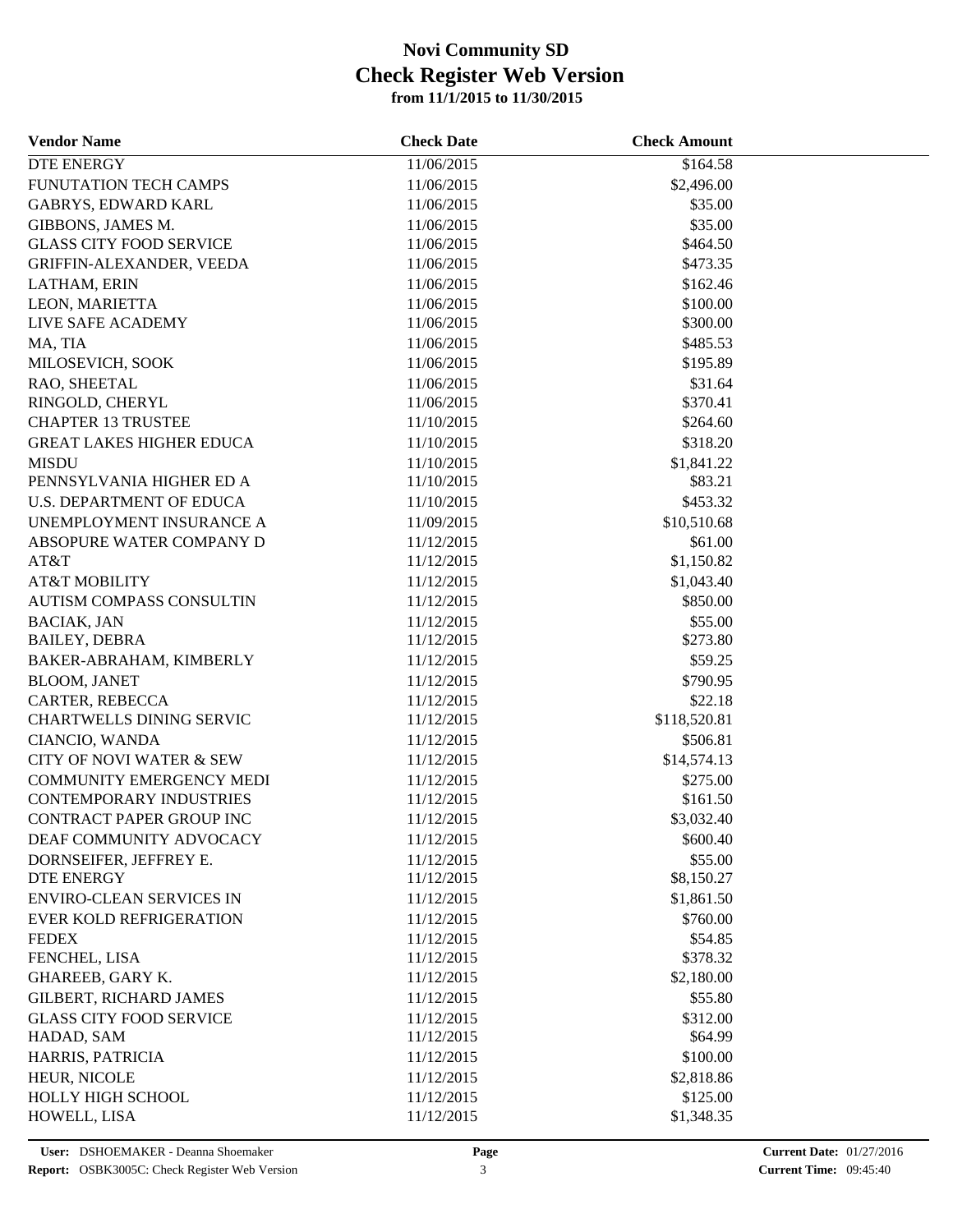| <b>Vendor Name</b>                                 | <b>Check Date</b>        | <b>Check Amount</b> |  |
|----------------------------------------------------|--------------------------|---------------------|--|
| HTWE, KHIN                                         | 11/12/2015               | \$949.00            |  |
| <b>INTERNATIONAL BACCALAURE</b>                    | 11/12/2015               | \$1,947.00          |  |
| JOHNNY MAC'S SPORTING GO                           | 11/12/2015               | \$576.00            |  |
| <b>JONES, LAURIE</b>                               | 11/12/2015               | \$49.05             |  |
| KELP, BILL                                         | 11/12/2015               | \$625.00            |  |
| KING JR, THOMAS                                    | 11/12/2015               | \$59.80             |  |
| KING, MICHELE                                      | 11/12/2015               | \$406.75            |  |
| KISELIS, MICHAEL                                   | 11/12/2015               | \$55.00             |  |
| KONNAI, RAMYA                                      | 11/12/2015               | \$45.00             |  |
| LAPORTE, NIC                                       | 11/12/2015               | \$69.80             |  |
| LAUER, KELLI                                       | 11/12/2015               | \$180.57            |  |
| LENGERICH, AINSLEY                                 | 11/12/2015               | \$120.80            |  |
| LISOWSKY, ROXANN                                   | 11/12/2015               | \$616.05            |  |
| MAEDA, HIDETAKA                                    | 11/12/2015               | \$100.00            |  |
| MALARKEY, MARIANNE                                 | 11/12/2015               | \$302.24            |  |
| MANSOR, STEVE                                      | 11/12/2015               | \$25.00             |  |
| <b>MARSHALL MUSIC</b>                              | 11/12/2015               | \$539.00            |  |
| MCDONALD, STEVEN                                   | 11/12/2015               | \$307.62            |  |
| MELKOTE, ANURADHA                                  | 11/12/2015               | \$145.00            |  |
| MERVAK, ROBERT                                     | 11/12/2015               | \$700.00            |  |
| MEYERINK, RORI                                     | 11/12/2015               | \$314.76            |  |
| MIDWEST GOLF & TURF COMP                           | 11/12/2015               | \$919.50            |  |
| NU WAVE AQUARIUMS LTD                              | 11/12/2015               | \$74.00             |  |
| PAUL, DIANE                                        | 11/12/2015               | \$30.00             |  |
| PENNYCUFF, LAURA                                   | 11/12/2015               | \$78.15             |  |
| PLUM, ALEXANDER JAMES                              | 11/12/2015               | \$57.00             |  |
| RINGOLD, CHERYL                                    | 11/12/2015               | \$50.93             |  |
| RUGG, ILONA                                        | 11/12/2015               | \$32.96             |  |
| <b>SAELI, JULIE</b>                                | 11/12/2015               | \$116.00            |  |
| SAFEWAY SHREDDING LLC                              | 11/12/2015               | \$60.00             |  |
| <b>SAMUELS, EMILY</b>                              | 11/12/2015               | \$398.52            |  |
| <b>SBSI SOFTWARE INC</b>                           | 11/12/2015               | \$1,166.40          |  |
| SHIRES, ANGELA                                     | 11/12/2015               | \$2,418.00          |  |
| SMITH, JASON                                       | 11/12/2015               | \$38.16             |  |
| SMITH, ROBERT                                      | 11/12/2015               | \$11.00             |  |
| SMITH, SHAWN                                       | 11/12/2015               | \$63.80             |  |
| SOUND ENGINEERING INC                              | 11/12/2015               | \$452.00            |  |
| STAMBOULIAN, PATRICIA                              | 11/12/2015               | \$250.00            |  |
| <b>STATE OF MICHIGAN</b>                           | 11/12/2015               | \$66.00             |  |
| SULLWOLD, MARK                                     | 11/12/2015               | \$57.40             |  |
| THE HENRY FORD                                     | 11/12/2015               | \$907.80            |  |
| TOFILSKI, WILLIAM RAYMON                           | 11/12/2015               | \$3,540.00          |  |
| <b>VS AMERICA INC</b>                              | 11/12/2015               | \$23,171.16         |  |
| WEST BLOOMFIELD FIRE DEP                           | 11/12/2015               | \$48.00             |  |
| ZIEGLER, TRICIA                                    | 11/12/2015               | \$29.02             |  |
| AMERICAN TRAILER MART IN                           | 11/16/2015               | \$5,344.00          |  |
| <b>BABA LANGUAGE SERVICES</b>                      | 11/16/2015               | \$325.00            |  |
|                                                    |                          | \$169.37            |  |
| <b>BREHMER, JULIE</b><br><b>GARBOOSHIAN, DIANE</b> | 11/16/2015<br>11/16/2015 |                     |  |
|                                                    |                          | \$23.98             |  |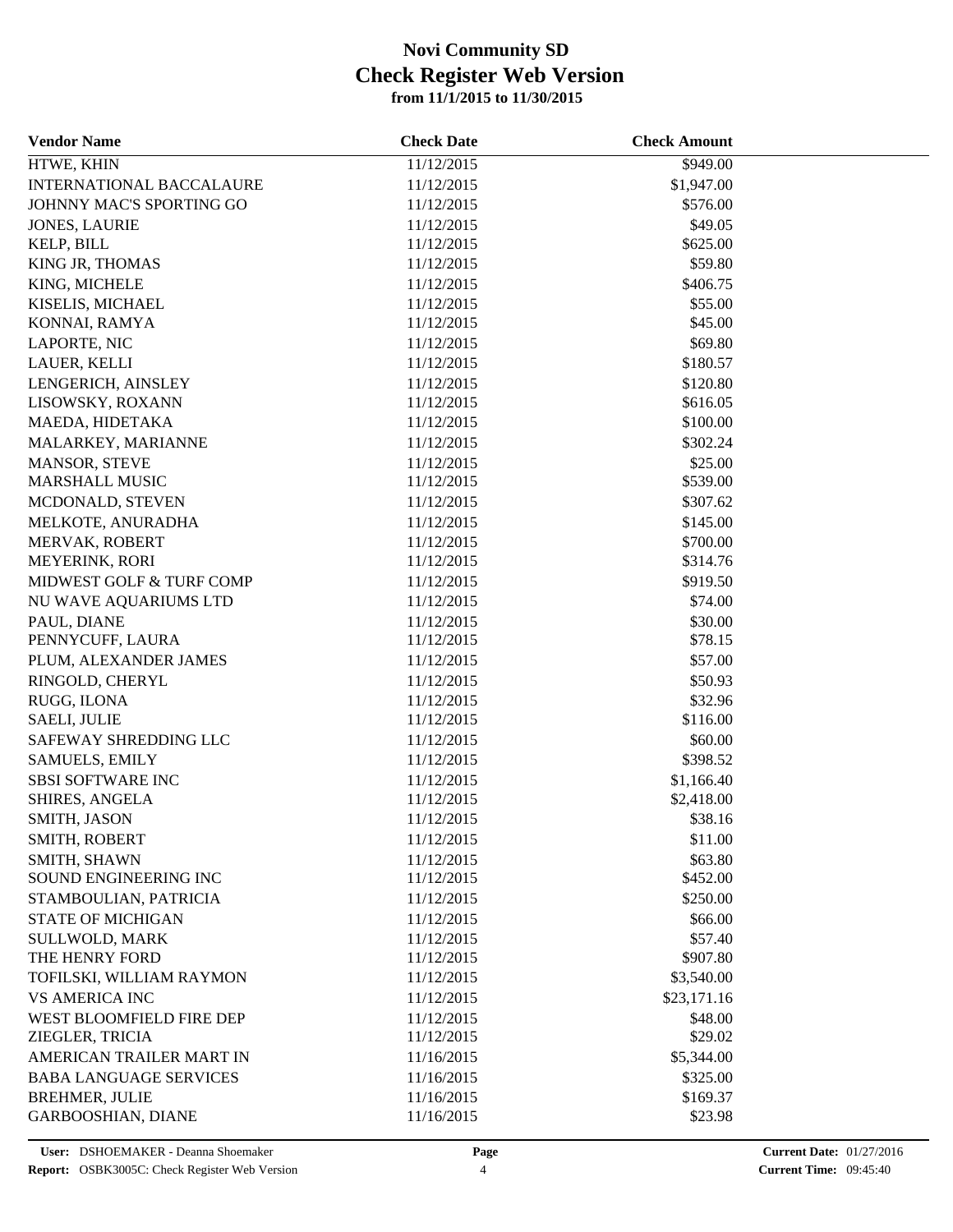| <b>Vendor Name</b>             | <b>Check Date</b> | <b>Check Amount</b> |  |
|--------------------------------|-------------------|---------------------|--|
| <b>GORDON FOOD SERVICE INC</b> | 11/16/2015        | \$907.80            |  |
| HILLSDALE EDUCATIONAL PU       | 11/16/2015        | \$2,597.26          |  |
| HOFBAUER, REBECCA              | 11/16/2015        | \$131.72            |  |
| HOPPENSTEDT, DARBY             | 11/16/2015        | \$196.78            |  |
| MCCARTHY & SMITH INC           | 11/16/2015        | \$949,244.69        |  |
| PALADUGU, PALLAVI              | 11/16/2015        | \$75.00             |  |
| PRINTNOLOGY INC                | 11/16/2015        | \$185.00            |  |
| A PARTS WAREHOUSE              | 11/19/2015        | \$129.00            |  |
| <b>ABC MANAGEMENT</b>          | 11/19/2015        | \$309.00            |  |
| ADER, KATHLEEN                 | 11/19/2015        | \$56.16             |  |
| ADN ADMINISTRATORS INC         | 11/19/2015        | \$3,763.00          |  |
| ADVANTAGE FIRST AID TRAI       | 11/19/2015        | \$417.60            |  |
| ALL AMERICAN EMBROIDERY        | 11/19/2015        | \$375.00            |  |
| ANDREWS, MICHAEL B.            | 11/19/2015        | \$72.00             |  |
| ASHKANANI, MEGAN               | 11/19/2015        | \$147.59            |  |
| <b>BADGERETTE POM PON INC</b>  | 11/19/2015        | \$252.00            |  |
| <b>BELLE TIRE DISTRIBUTORS</b> | 11/19/2015        | \$2,009.60          |  |
| <b>BENTLEY, ARDITA</b>         | 11/19/2015        | \$178.00            |  |
| <b>BERRIMAN, ANDREW</b>        | 11/19/2015        | \$62.00             |  |
| <b>BERRIMAN, ANDREW</b>        | 11/19/2015        | \$62.00             |  |
| <b>BIG FROG CUSTOM T-SHIRT</b> | 11/19/2015        | \$103.00            |  |
| <b>BRIGHTON HIGH SCHOOL</b>    | 11/19/2015        | \$75.00             |  |
| <b>CINTAS CORPORATION #31</b>  | 11/19/2015        | \$218.25            |  |
| <b>CORRION, KRISTIN</b>        | 11/19/2015        | \$101.96            |  |
| CR HILL COMPANY INC            | 11/19/2015        | \$145.00            |  |
| CRANDALL, BRADY                | 11/19/2015        | \$105.00            |  |
| CROCKETT, DONALD               | 11/19/2015        | \$42.18             |  |
| <b>CUMMINS BRIDGEWAY LLC</b>   | 11/19/2015        | \$726.74            |  |
| CYRUS, MELISSA                 | 11/19/2015        | \$75.00             |  |
| DANA, MATTHEW J.               | 11/19/2015        | \$72.00             |  |
| DANNA, ANTHONY                 | 11/19/2015        | \$62.00             |  |
| DEPEEL, KYLE                   | 11/19/2015        | \$62.00             |  |
| DETROIT METRO SKATE COUN       | 11/19/2015        | \$950.00            |  |
| DEVULAPALLI, SHRAVAN           | 11/19/2015        | \$9.99              |  |
| DIRECT ENERGY BUSINESS I       | 11/19/2015        | \$60,779.62         |  |
| DORNSEIFER, JEFFREY E.         | 11/19/2015        | \$137.50            |  |
| DRAMATISTS PLAY SERVICE        | 11/19/2015        | \$140.00            |  |
| EASTERN MICHIGAN UNIVERS       | 11/19/2015        | \$1,250.00          |  |
| EBEL, SHEILA                   | 11/19/2015        | \$45.00             |  |
| <b>EVANS, MICHELLE</b>         | 11/19/2015        | \$294.24            |  |
| FERGUSON, MICHELE              | 11/19/2015        | \$92.19             |  |
| <b>FLASH GLASS</b>             | 11/19/2015        | \$95.00             |  |
| <b>FLEES, DOUGLAS</b>          | 11/19/2015        | \$72.00             |  |
| <b>FLEETPRIDE INC</b>          | 11/19/2015        | \$231.91            |  |
| FLOROS, LISA                   | 11/19/2015        | \$36.22             |  |
| <b>FRIENDSHIP CIRCLE</b>       | 11/19/2015        | \$330.00            |  |
| FURKAS, HAL JAMES              | 11/19/2015        | \$62.00             |  |
| FURKAS, HAL JAMES              | 11/19/2015        | \$62.00             |  |
| <b>GAROFALO, JAMES DONALD</b>  | 11/19/2015        | \$72.00             |  |
|                                |                   |                     |  |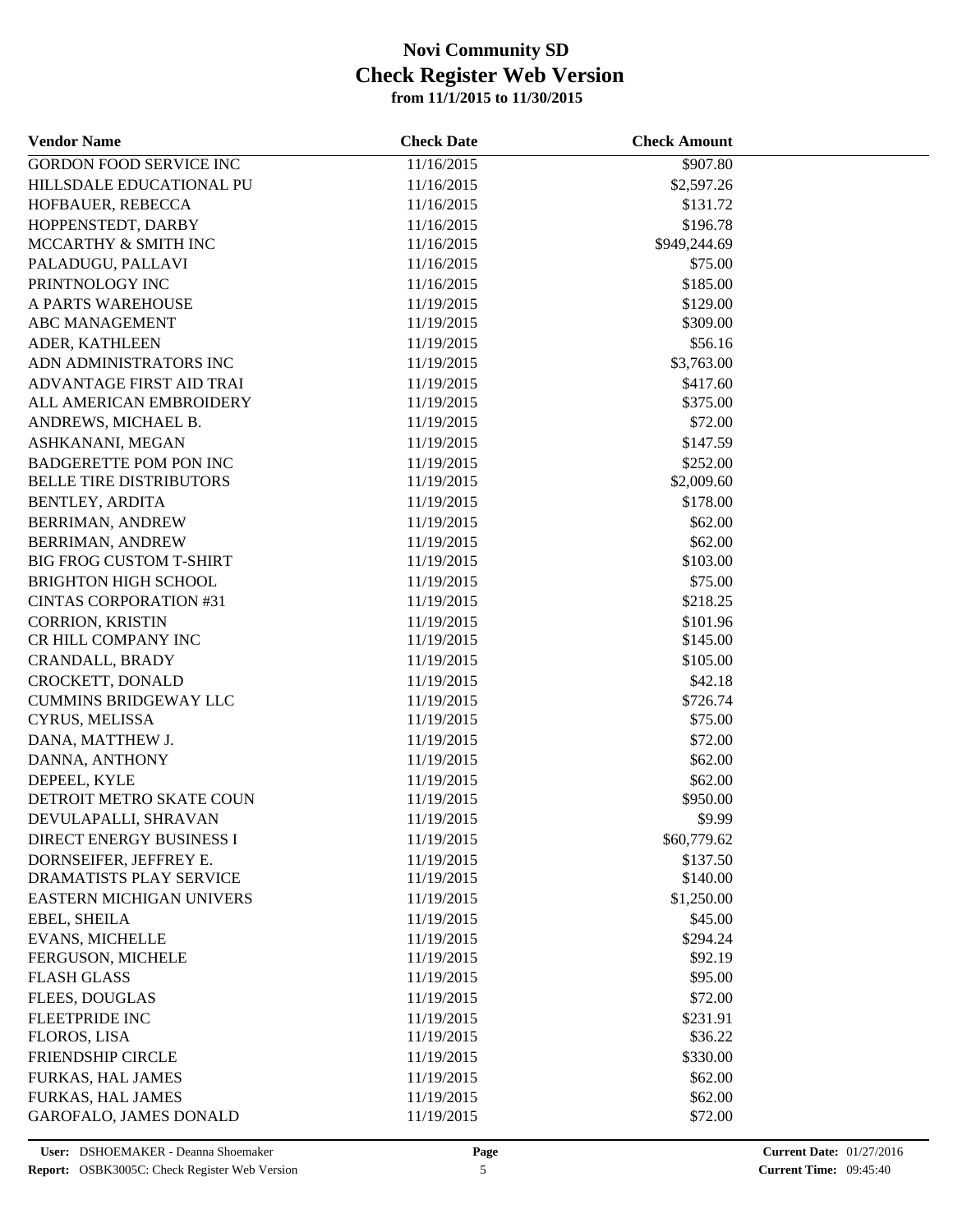| <b>Vendor Name</b>                                   | <b>Check Date</b> | <b>Check Amount</b> |  |
|------------------------------------------------------|-------------------|---------------------|--|
| GAVOOR, NANCY C.                                     | 11/19/2015        | \$1,000.00          |  |
| <b>GIRLS EMPOWERED</b>                               | 11/19/2015        | \$252.00            |  |
| <b>GRANT, JANET OR TODD</b>                          | 11/19/2015        | \$1,109.75          |  |
| <b>GRIM, MARY</b>                                    | 11/19/2015        | \$167.52            |  |
| <b>GUILMETTE, THOMAS</b>                             | 11/19/2015        | \$148.15            |  |
| <b>GUSTAFSON, NICOLE</b>                             | 11/19/2015        | \$37.60             |  |
| HARBAR, ERIN                                         | 11/19/2015        | \$70.10             |  |
| HAYWARD, CHRISTINE                                   | 11/19/2015        | \$166.18            |  |
| HEIKKILA, MICHAEL                                    | 11/19/2015        | \$500.00            |  |
| HOEKSTRA TRANSPORTATION                              | 11/19/2015        | \$970.57            |  |
| JACKSON TRUCK SERVICE IN                             | 11/19/2015        | \$294.50            |  |
| JAROSLAWSKI, CARMEN                                  | 11/19/2015        | \$247.83            |  |
| JOHN'S SANITATION INC                                | 11/19/2015        | \$170.00            |  |
| JUNGQUIST, KEITH                                     | 11/19/2015        | \$72.00             |  |
| JUNGQUIST, KEITH                                     | 11/19/2015        | \$72.00             |  |
| <b>JUNIOR LIBRARY GUILD</b>                          | 11/19/2015        | \$1,330.95          |  |
| KATHERINE'S CATERING & S                             | 11/19/2015        | \$500.00            |  |
| KAZALEH, CHARLES M.                                  | 11/19/2015        | \$510.00            |  |
| KEMMERER, HEATHER                                    | 11/19/2015        | \$72.58             |  |
| KENSINGTON VALLEY SPORTS                             | 11/19/2015        | \$205.00            |  |
| KING, MICHELE                                        | 11/19/2015        | \$80.49             |  |
| KIPP, ERIC R.                                        | 11/19/2015        | \$72.00             |  |
| KIPP, ERIC R.                                        | 11/19/2015        | \$72.00             |  |
| KNIGHT'S AUTO SUPPLY INC                             | 11/19/2015        | \$57.77             |  |
| LANDIS, KENNETH                                      | 11/19/2015        | \$72.00             |  |
| LAUER, KELLI                                         | 11/19/2015        | \$6.58              |  |
| LAUER, KEN                                           | 11/19/2015        | \$72.00             |  |
|                                                      |                   |                     |  |
| LIFE INSURANCE COMPANY O<br>LIGHTMASTERS AND ELECTRI | 11/19/2015        | \$19,215.53         |  |
| <b>LYON OAKS GOLF CLUB</b>                           | 11/19/2015        | \$2,950.50          |  |
|                                                      | 11/19/2015        | \$1,502.00          |  |
| <b>LYON OAKS GOLF CLUB</b>                           | 11/19/2015        | \$1,798.00          |  |
| MA, LILY                                             | 11/19/2015        | \$86.33             |  |
| MAD SCIENCE OF DETROIT                               | 11/19/2015        | \$6,635.00          |  |
| MALBON, JOANNE M.                                    | 11/19/2015        | \$226.32            |  |
| MANSOUR, RANA                                        | 11/19/2015        | \$208.00            |  |
| MARDIGIAN, LAURA                                     | 11/19/2015        | \$249.30            |  |
| MASSAB, MARTHA MARIE                                 | 11/19/2015        | \$400.00            |  |
| <b>MATHESON TRI-GAS INC</b>                          | 11/19/2015        | \$78.59             |  |
| MCGUIGAN, JAMES JOHN                                 | 11/19/2015        | \$72.00             |  |
| MCGUIGAN, JAMES JOHN                                 | 11/19/2015        | \$72.00             |  |
| MCGUIGAN, JAMES JOHN                                 | 11/19/2015        | \$72.00             |  |
| MCKAIG, HEATHER                                      | 11/19/2015        | \$3,100.00          |  |
| MCKONE, KRISTY                                       | 11/19/2015        | \$85.00             |  |
| MESSA (MICHIGAN EDUCATIO                             | 11/19/2015        | \$577,097.48        |  |
| METRO ATHLETIC OFFICIALS                             | 11/19/2015        | \$420.00            |  |
| <b>MICHIGAN DECA</b>                                 | 11/19/2015        | \$2,500.00          |  |
| MICHIGAN H.S. ATHLETIC A                             | 11/19/2015        | \$3,085.40          |  |
| MICHIGAN.COM                                         | 11/19/2015        | \$353.70            |  |
| MOUNT MORRIS HIGH SCHOOL                             | 11/19/2015        | \$185.00            |  |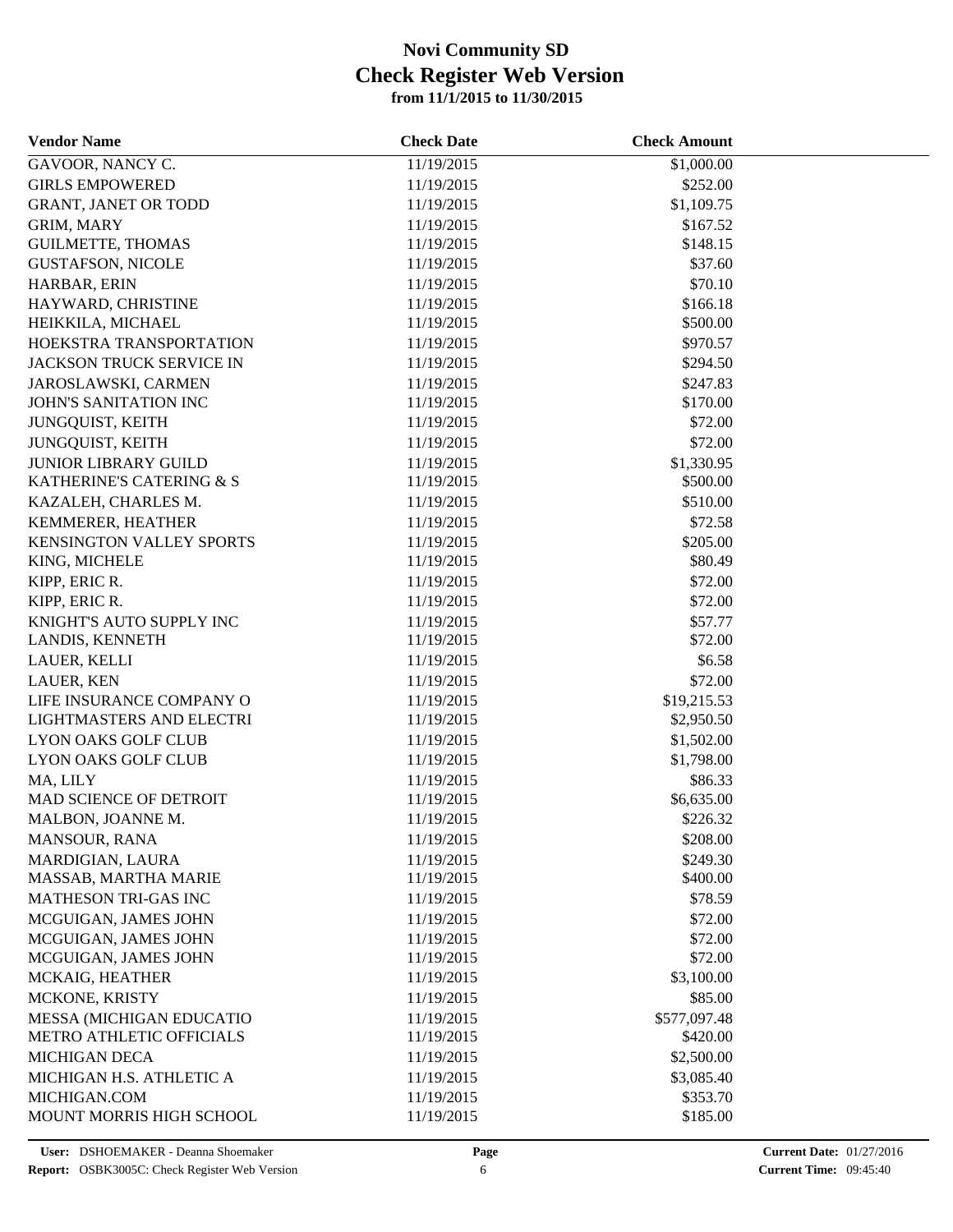| <b>Vendor Name</b>                      | <b>Check Date</b>        | <b>Check Amount</b>    |  |
|-----------------------------------------|--------------------------|------------------------|--|
| NEW HORIZONS REHABILITAT                | 11/19/2015               | \$2,541.00             |  |
| NORTHVILLE STITCHING POS                | 11/19/2015               | \$787.50               |  |
| NOVI HIGH SCHOOL ATHLETI                | 11/19/2015               | \$33,672.00            |  |
| <b>NOVI ICE ARENA</b>                   | 11/19/2015               | \$5,962.50             |  |
| O'TOOLE, CORY                           | 11/19/2015               | \$72.00                |  |
| PATTINSON, GREGORY SCOTT                | 11/19/2015               | \$62.00                |  |
| PATTINSON, GREGORY SCOTT                | 11/19/2015               | \$62.00                |  |
| PRINTNOLOGY INC                         | 11/19/2015               | \$70.00                |  |
| PROVIDENCE OCCUPATIONAL                 | 11/19/2015               | \$443.00               |  |
| <b>READ A LATTE CAFE</b>                | 11/19/2015               | \$33.00                |  |
| RELIANCE COMMUNICATIONS                 | 11/19/2015               | \$12,860.00            |  |
| RINGOLD, CHERYL                         | 11/19/2015               | \$104.95               |  |
| ROMEO HIGH SCHOOL                       | 11/19/2015               | \$200.00               |  |
| <b>SAXTON, ROBERT</b>                   | 11/19/2015               | \$57.24                |  |
| <b>SHAR SCHOOL SALES</b>                | 11/19/2015               | \$775.25               |  |
| SHAW, KRISTA                            | 11/19/2015               | \$252.07               |  |
| SMITH, ANDREA                           | 11/19/2015               | \$162.50               |  |
| SMITH, CHRISTIN                         | 11/19/2015               | \$54.09                |  |
| SMITH, JOEL                             | 11/19/2015               | \$375.93               |  |
| SMITH, ROBERT                           | 11/19/2015               | \$461.72               |  |
| ST. PATRICK CATHOLIC PAR                | 11/19/2015               | \$12,048.00            |  |
| STARR, PAMELA                           | 11/19/2015               | \$109.94               |  |
| <b>STATBROADCAST</b>                    | 11/19/2015               | \$499.00               |  |
| <b>STATE OF MICHIGAN</b>                | 11/19/2015               | \$125.00               |  |
| <b>STATE OF MICHIGAN</b>                | 11/19/2015               | \$125.00               |  |
| STATE WIRE AND TERMINAL                 | 11/19/2015               | \$71.27                |  |
| THE ARGUS-PRESS COMPANY                 | 11/19/2015               | \$450.00               |  |
| THE BEST DEALS FOR YOU L                | 11/19/2015               | \$1,095.00             |  |
| THREADWORKS LTD                         | 11/19/2015               | \$1,417.00             |  |
| TRI-COUNTY INTERNATIONAL                | 11/19/2015               | \$115.08               |  |
| UNITY SCHOOL BUS PARTS I                | 11/19/2015               | \$219.85               |  |
| VIGH, ALEXANDER D.                      | 11/19/2015               | \$72.00                |  |
| VIGH, ALEXANDER D.                      | 11/19/2015               | \$72.00                |  |
| WATERFORD SCHOOL DISTRIC                | 11/19/2015               | \$200.00               |  |
| WHITESIDE, WENDY                        | 11/19/2015               | \$180.00               |  |
| A & R REPAIRS BAKER'S KN                | 11/20/2015               | \$168.00               |  |
| <b>CZAPSKI, JONELLE</b>                 | 11/20/2015               | \$75.00                |  |
| FORESITE DESIGN INC                     | 11/20/2015               | \$5,956.79             |  |
| <b>GLASS CITY FOOD SERVICE</b>          | 11/20/2015               | \$251.00               |  |
|                                         |                          |                        |  |
| <b>GODDARD COATINGS</b><br>ONOUE, REIKO | 11/20/2015<br>11/20/2015 | \$71,805.00<br>\$90.00 |  |
|                                         |                          |                        |  |
| PLANTE & MORAN CRESA LLC                | 11/20/2015               | \$17,312.86            |  |
| <b>QUALITY ROOFING INC</b>              | 11/20/2015               | \$43,302.60            |  |
| SEG WORKERS COMPENSATION                | 11/20/2015               | \$9,446.00             |  |
| <b>SME</b>                              | 11/20/2015               | \$6,995.87             |  |
| STRUCTURE TEC CORPORATIO                | 11/20/2015               | \$3,314.36             |  |
| <b>CHAPTER 13 TRUSTEE</b>               | 11/25/2015               | \$264.60               |  |
| <b>GREAT LAKES HIGHER EDUCATION G</b>   | 11/25/2015               | \$147.12               |  |
| <b>MISDU</b>                            | 11/25/2015               | \$1,841.22             |  |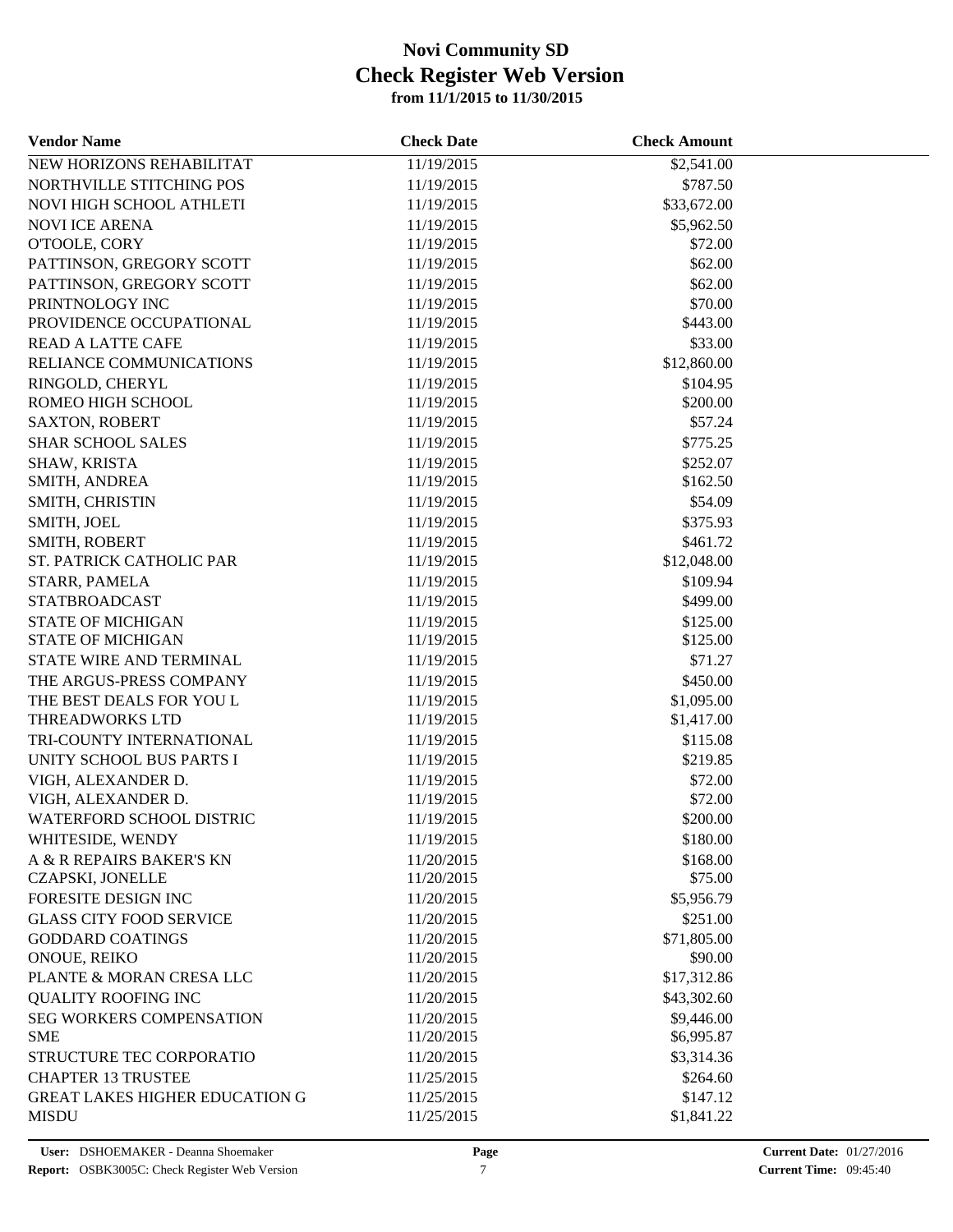| <b>Vendor Name</b>             | <b>Check Date</b> | <b>Check Amount</b>   |                |
|--------------------------------|-------------------|-----------------------|----------------|
| PENNSYLVANIA HIGHER ED ASSISTA | 11/25/2015        | \$123.61              |                |
| U.S. DEPARTMENT OF EDUCATION   | 11/25/2015        | \$460.18              |                |
| UNITED STATES TREASURY         | 11/25/2015        | \$120.48              |                |
|                                |                   | <b>Issued:</b>        | \$2,838,362.57 |
|                                |                   | <b>Reversed:</b>      | \$1,815.60     |
|                                |                   | <b>Cancelled:</b>     | \$194,593.76   |
| <b>AP Checks Processed:</b>    | 346               | <b>AP Bank Total:</b> | \$3,034,771.93 |
| <b>Total Checks Processed:</b> | 346               | <b>Grand Total:</b>   | \$3,034,771.93 |